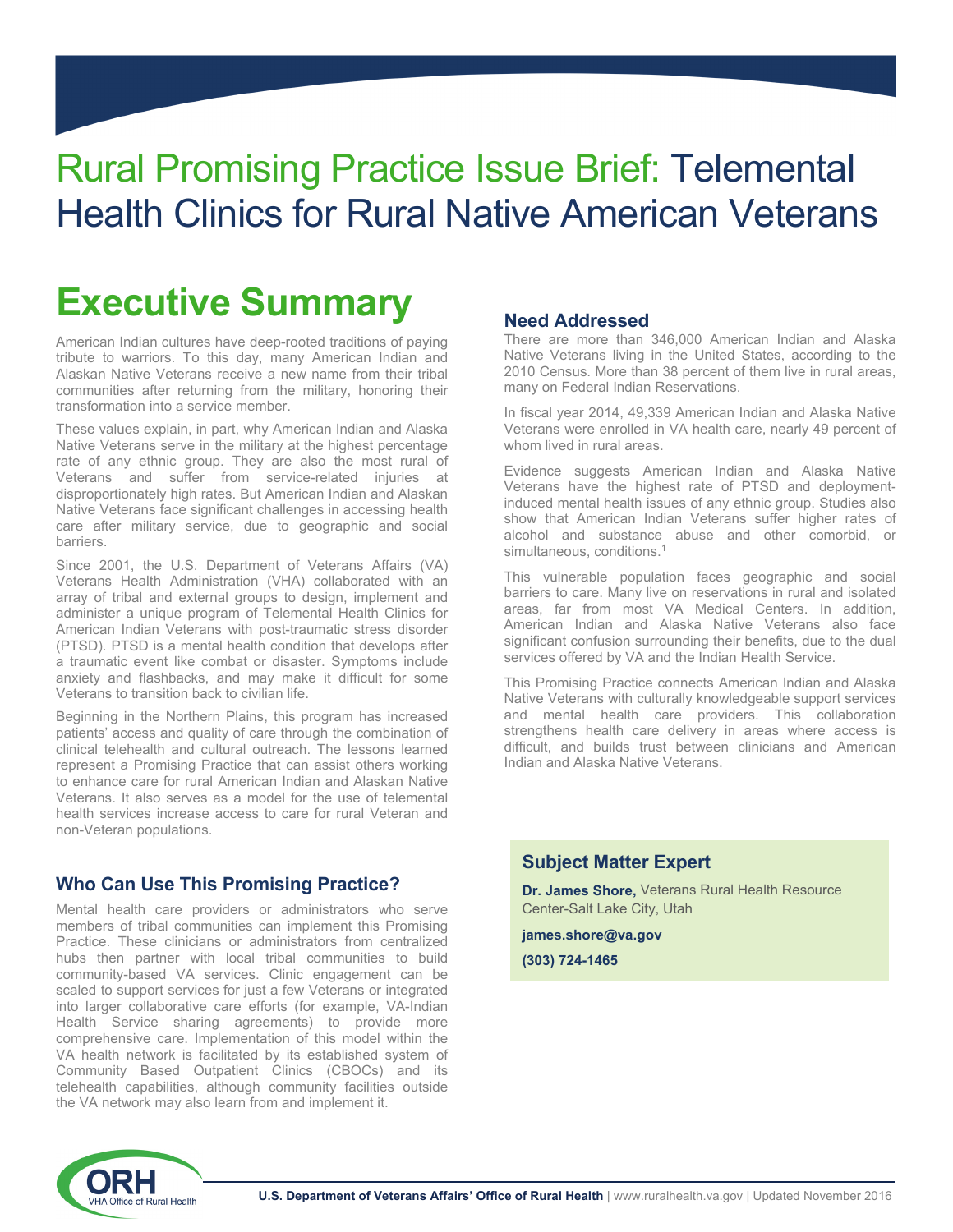## **Implementation**

Beginning in 2001, VA and the University of Colorado Centers for American Indian and Alaska Native Health designed, implemented and administered a unique program of telemental health clinics for American Indian Veterans with PTSD. The organizations worked together to build a model of care that addressed unmet health care needs of rural American Indian Veterans, namely the provision of ongoing mental health care, including medication management, case management and individual, group and family therapy.

### *"American Indian Veterans serve at remarkably high rates. We owe it to our Veterans to deliver the benefits they've earned in a culturally sensitive way."*

-Dr. James Shore, Office of Rural Health Promising Practice Lead

To encourage Veterans to pursue mental health care, on-site tribal outreach workers engage with local communities to raise awareness in general about VA services and specifically these clinics to work on patient recruitment and VA enrollment. These outreach workers are often American Indian and Alaskan Native Veterans themselves, as well as members of the tribes they serve. Their shared background enables them to foster trust and rapport with American Indian and Alaskan Native Veterans and reduce cultural barriers to care. Their duties involve assisting American Indian and Alaskan Native Veterans to determine their benefits eligibility, enrollment, scheduling, instruction on use of the videoconferencing equipment, troubleshooting the technology and overall coordination of care. They are also uniquely suited to incorporate important community resources into care, including local traditional healers and/or the Indian Health Service (IHS).

Once engaged in care, technology allows for easier access to the services Veterans have earned. Mental health professionals at a VA Medical Center (VAMC), use live telehealth video conferencing to conduct secure visits with rural American Indian and Alaskan Native Veterans. The rural American Indian and Alaskan Native Veterans themselves participate from a partner facility, often a VA CBOC, IHS facility or tribal clinic, nearer to their rural reservations or communities.

The tribal outreach workers provide guidance on cultural and community issues that may be relevant to a patient's treatment. They work with and receive training from the Tribal Veterans Representative program, another VA initiative that enables American Indian and Alaskan Native Veterans to access and navigate the full range of services and benefits.

Additionally, the clinics facilitate connections between interested patients and traditional community services often with support from the tribal outreach workers.

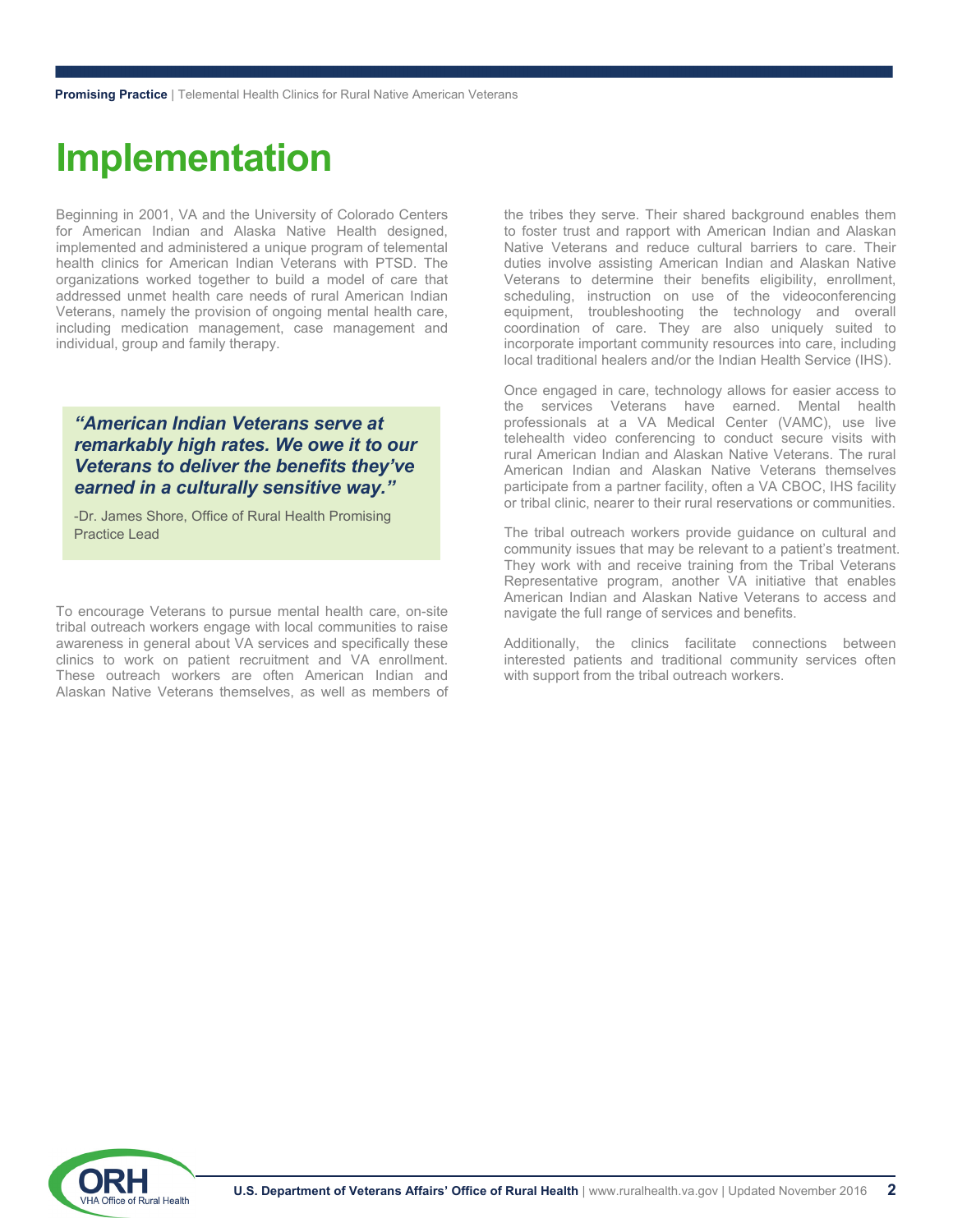## **Promising Results**

This Promising Practice is not a new clinical intervention, but it coordinates existing models of care in a new and culturally sensitive way. Based on established criteria, the use of telehealth technology and tribal outreach workers to provide mental health support for American Indian Veterans qualifies as a Promising Practice.

*Increased Access:* Weekly outreach by tribal outreach workers create a responsive relationship that is sensitive to the immediate needs of Veterans and facilitates appointment scheduling.<sup>2,3</sup>

*Evidence of Clinical Impact:* The project shows evidence of positive clinical impact with qualitative data at the individual Veteran level,5,6 as well of quantitative data showing symptom reduction<sup>7</sup> and increased VA service utilizations by patients.<sup>8</sup> Telehealth patients' use of any health services (both general medical and mental health services) significantly increased, as did the proportion receiving psychotropic medication for mental health conditions.

*Customer Satisfaction:* A randomized study showed satisfaction measures showed a high level of satisfaction from Veterans who received care through this clinic model. A general study on telemental health assessments with American Indian and Alaskan Native Veterans found they were well received and comparable to in-person services in level of patient comfort, satisfaction and cultural acceptance.10 Beyond the immediate scope, care givers and dependents of rural Veterans also benefits from family counseling.

*Return on Investment:* In addition to clinical impacts, one early study suggested cost savings in travel using videoconferencing for the patient population.<sup>9</sup> The clinics' costs were shown to be sustainable under the VA Veterans Equitable Resource Allocation funding system. Future exploration could focus on per capita costs and individual cost outcomes.

*Operational Feasibility:* The clinics have been successfully implemented with a variety of configuration and partnerships on the Northern Plains.<sup>2-4</sup> Drawing on lessons learned from these experiences, the Veterans Rural Health Resource Center-Salt Lake City, Utah developed a program called Rural Native Veteran Telehealth Collaborative Education and Consultation. This program identifies VA facilities interested in developing telemental health clinics for American Indian and Alaskan Native Veterans based on the pilot model established in VISN 19, and guides them through a specific mentorship and consultation process with the goal of developing fully sustainable services within two to three years. This mentored implementation entails collaborations with VA and tribal partners for clinics in Alaska, Michigan, Montana, Oklahoma, South Dakota and Wyoming. Nine clinics currently use telemedicine to connect to specialists based in four VAMCs. Their efforts serve 15 tribes.

### **Office of Rural Health Rural Promising Practice Criteria**

*Increased Access:* Measurable improvements in access to care and/or services. Examples include reduction in distance traveled to care, reduction in wait times, improved care coordination, and reduction in missed appointments.

*Evidence of Clinical Impact:* Positive results on outcomes of importance to rural Veterans based on evaluations conducted during the implementation of the program and at the end of the pilot period.

*Customer Satisfaction:* Increased patient, provider, partner, and/or caregiver satisfaction.

*Return on Investment:* Improvement in health system performance by 1) reducing the per capita costs of health care, and 2) improving or at least maintaining health outcomes, and/ or 3) positively impact the health care delivery system.

*Operational Feasibility:* Implementation is feasible and known barriers and facilitators of success could easily be shared across implementation sites.

*Strong Partnerships and/or Working Relationships:* Inclusion of VA and/or non-VA partners to maximize the efficacy of the intervention.

*Strong Partnerships and Working Relationships:* Each clinic involves collaborations between multiple internal and external VA organizations, including VAMCs, Veteran Integrated Service Network (VISN) leadership, tribal governments and organizations, IHS, medical universities, and other state and federal agencies. These interactions build sustainable, longterm partnerships between many of the organizations that tribal Veterans rely on for care. For example the initial clinic in 2001 involved five different key partner organizations: two VA facilities, one university, IHS and Tribal Veterans Center.<sup>3,4</sup> The University of Colorado Centers for American Indian and Alaska Native Health actively worked with VA for nearly two decades, sharing knowledge, resources and staff. They also host several VA-dedicated spaces, which helps improve comfort and reduce the security concerns of patients. But the knowledge and program development that occurred with the University of Colorado informs the dissemination of the program at new sites nationwide.

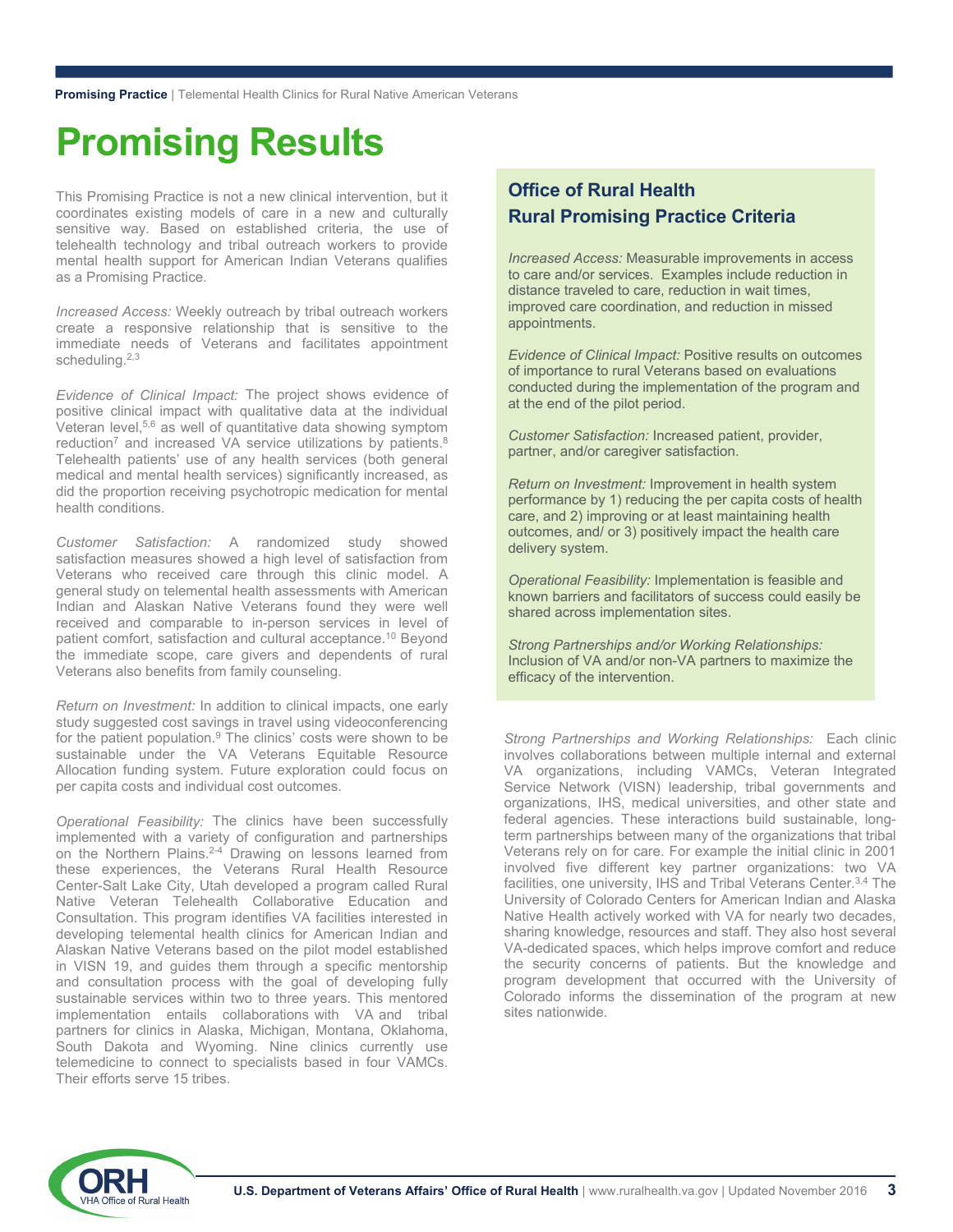# **Adoption Considerations**

Several administrative considerations should be recognized prior to adoption of this Promising Practice.

- Multi-organization collaborations are essential  $\bullet$
- The right configuration of organizational partners requires clear delineation of roles, responsibilities and processes of communication.  $\bullet$
- Overall administrative structure needs to be consistent, but with enough flexibility to meet the needs of individual patient sites.  $\bullet$
- Having a local tribal outreach worker between the tribal-based organizations and federal is critical.  $\bullet$

Clinical considerations must also be taken into account.

- Formal and informal care coordination within and between medical systems of care is essential.  $\bullet$
- Electronic medical records serve as important communication tools for care coordination.  $\bullet$
- Attention must be paid to cultural impacts on clinical process and traditional healers should be incorporated.  $\bullet$
- One-to-two primary treatment relationships, which will evolve between the Veteran and his or her clinician and tribal outreach worker, should be emphasized to build long-term treatment rapport, engagement and trust.  $\bullet$

# **Conclusion and Next Steps**

These clinics represent an important model to increase access and quality of VA mental health services for rural American Indian and Alaskan Native Veterans. Pilot efforts demonstrate both the feasibility and process of the dissemination of this model nationally. Future work should focus on lessons learned during national dissemination, and adoption as well as more detailed data on return on investment and wider impacts of these clinics on the Veterans families and communities.

*"Tribal outreach workers know the other Veterans in the community who need help and they're able to find these Vets when we wouldn't be able to do so otherwise."* 

-Gary Hogan, VA clinician

# **Available Resources**

The creators of this Promising Practice created additional resources to aid in implementing this model of care at other facilities.

- Library of topical medical articles  $\bullet$
- American Indian Telemental Health video (19:58)  $\bullet$

Access them at http://www.ruralhealth.va.gov/providers/promisingpractices.

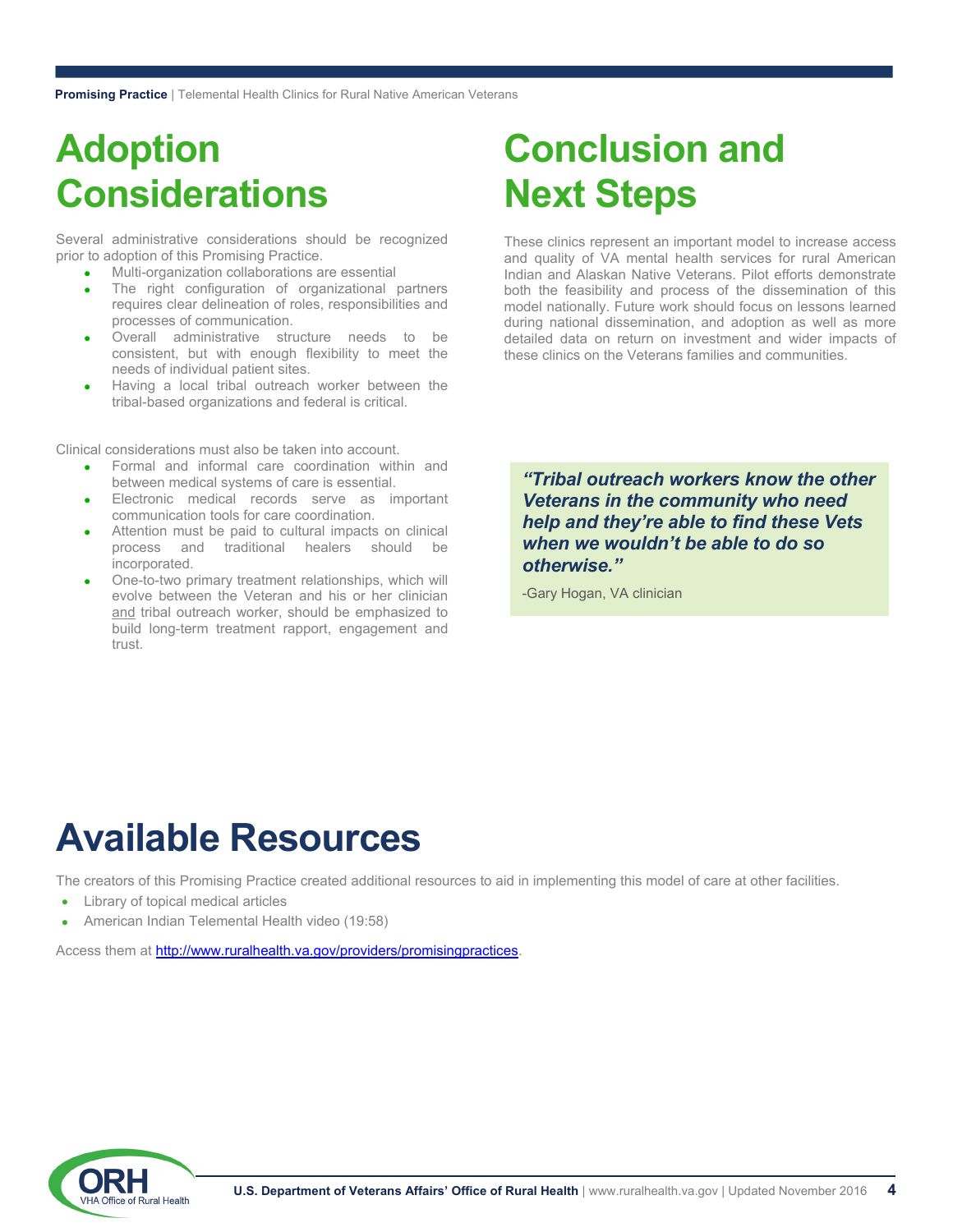**Promising Practice** | Telemental Health Clinics for Rural Native American Veterans

# **Authors**

Jay Shore,<sup>1</sup> Buck Richardson,<sup>2</sup> Nancy Dailey, <sup>1</sup> Byron Bair<sup>1</sup> and VRHRC-WR Staff, VISN 19, and multiple local VAMC (Salt Lake City, Denver, Sheridan, Montana, Alaska, Muskogee, Battle Creek) Staff, University of Colorado's Center for American Indian and Alaska Native Programs and Tribal Organizations and Partners.

1 Veterans Rural Health Resource Center-Western Region

2 VISN 19 Veterans Minority Representative

To cite this Promising Practice: Shore, J., Richardson, B., Dailey, N., and Byron, B. (2016). *Telemental Health Clinics for Rural Native American Veterans.* U.S. Department of Veterans Affairs Office of Rural Health Promising Practices,  $1(1)$ .

## **To Learn More**

The Promising Practices initiative is overseen by the U.S. Department of Veterans Affairs (VA) Office of Rural Health (ORH) as part of its targeted, solution-driven approach to increasing access to care for 3 million Veterans living in rural communities who rely on VA for health care. As VA's lead advocate for rural Veterans, ORH works to see that America's Veterans thrive in rural communities. To accomplish this, ORH leverages its resources to study, innovate and spread enterprise-wide solutions through local and national partnerships.. To discuss implementing a Promising Practice at your facility or to learn more, visit **www.ruralhealth.va.gov** or email **rural.health.inquiry@va.gov.**